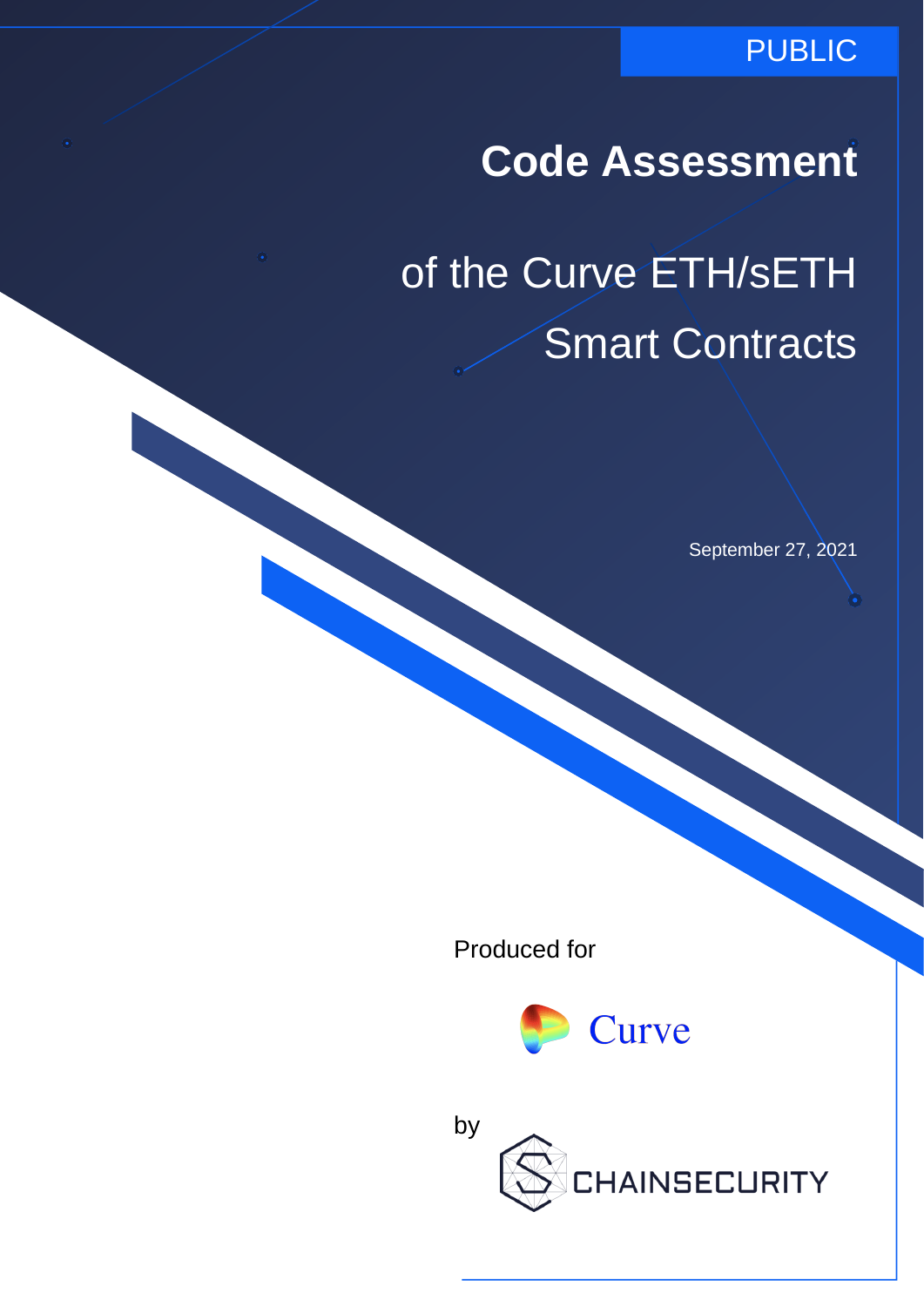## **Contents**

 $\circledS$ 

| <b>1 Executive Summary</b>      | 3              |
|---------------------------------|----------------|
| <b>2 Assessment Overview</b>    | $\overline{4}$ |
| 3 Limitations and use of report | 7              |
| 4 Terminology                   | 8              |
| 5 Findings                      | 9              |
| <b>6 Resolved Findings</b>      | 11             |
| 7 Notes                         | 13             |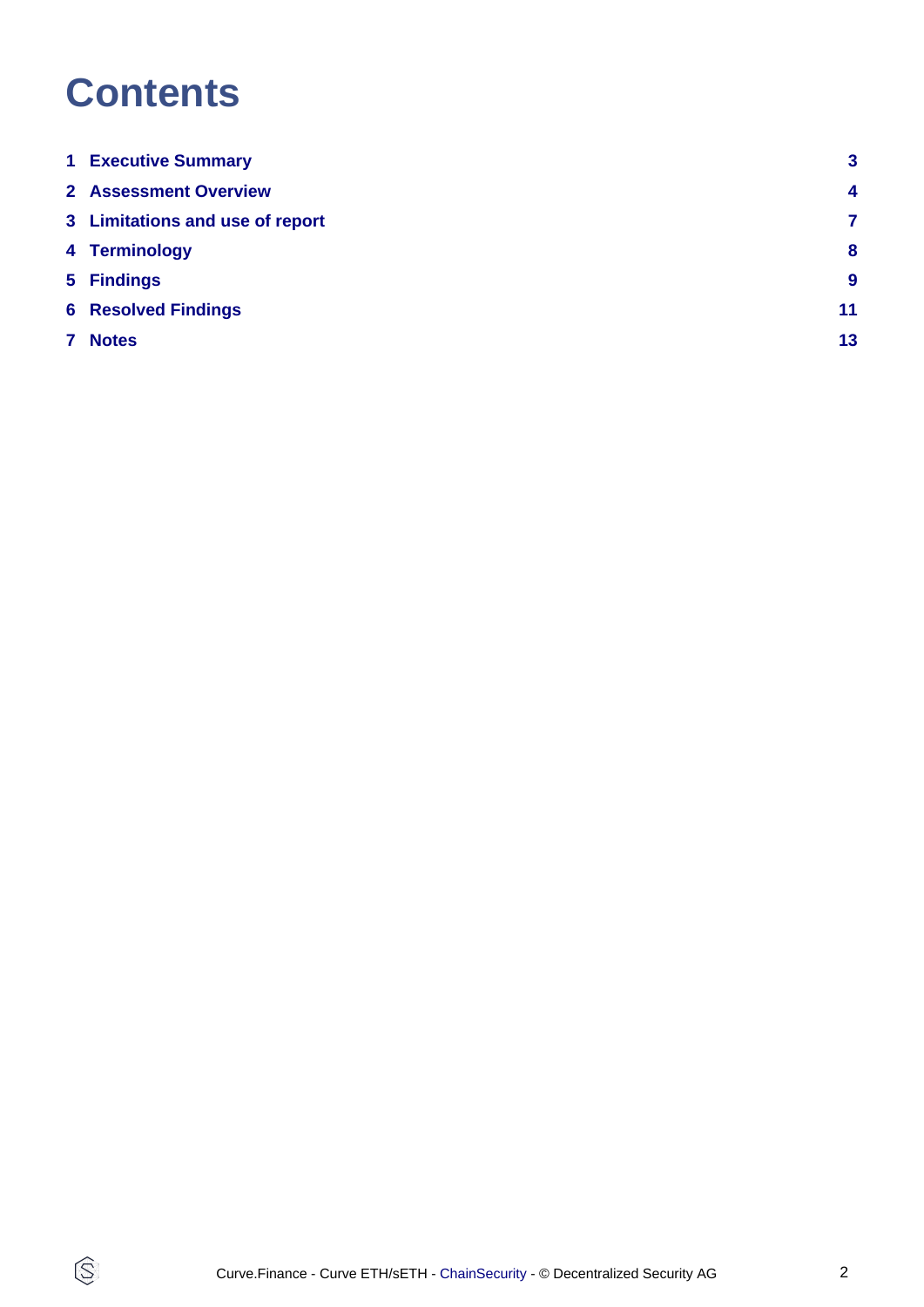## <span id="page-2-0"></span>**1 Executive Summary**

Dear Curve Team,

First and foremost we would like to thank you for giving us the opportunity to assess the current state of your Curve ETH/sETH contract. This document outlines the findings, limitations, and methodology of our assessment.

We hope that this assessment helps to improve the project further. Our assessment uncovered one medium security issue concerning a reentrancy for the administrator account and some low severity findings which we describe in our findings section. We are happy that issues like the redundant use of RATES and PRECISION, helped to make the code more efficient and significantly reduced the code size. We performed multiple independent tests to uncover potential inefficiencies or discrepancies between specific operations like sandwiching exchanging coins vs. adding and removing liquidity in one coin - but we could not uncover major problems.

We warmly appreciate questions and feedback to improve our service.

Yours sincerely,

ß

**ChainSecurity** 

### **1.1 Overview of the Findings**

Below we provide a brief numerical overview of the findings and how they have been addressed.

| <b>High-Severity Findings</b><br><b>Medium</b> -Severity Findings<br><b>o</b> Code Corrected<br><b>Low</b> -Severity Findings<br>5 | <b>Critical</b> -Severity Findings |  | $\mathcal{L}$ |
|------------------------------------------------------------------------------------------------------------------------------------|------------------------------------|--|---------------|
|                                                                                                                                    |                                    |  |               |
|                                                                                                                                    |                                    |  |               |
|                                                                                                                                    |                                    |  |               |
|                                                                                                                                    |                                    |  |               |
| 3<br><b>o</b> Code Corrected                                                                                                       |                                    |  |               |
| <b>• Risk Accepted</b>                                                                                                             |                                    |  |               |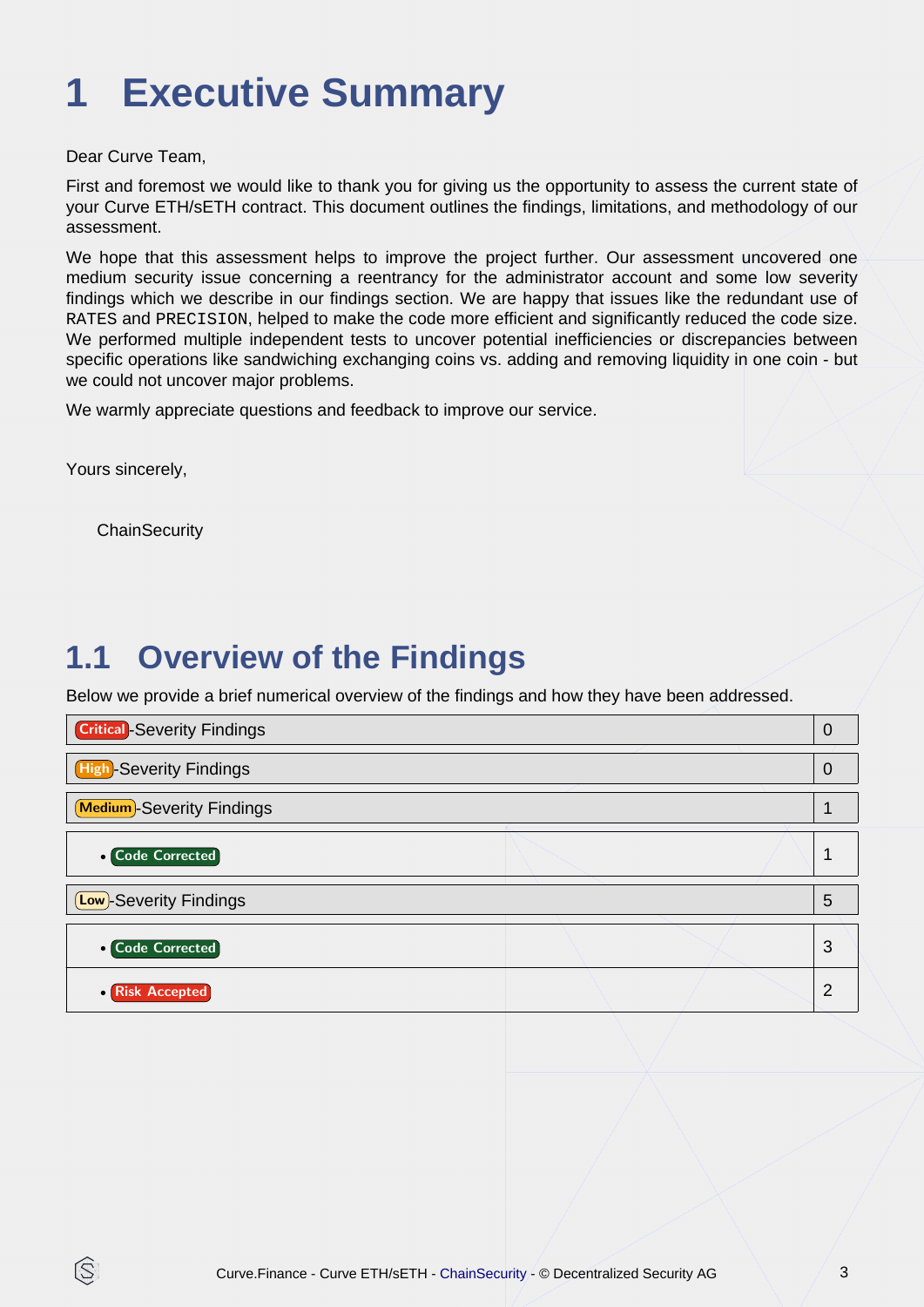## <span id="page-3-0"></span>**2 Assessment Overview**

In this section we briefly describe the overall structure and scope of the engagement including the code commit which is referenced throughout this report.

#### **2.1 Scope**

The general scope of the assessment is set out in our engagement letter with Curve.Finance dated November 02, 2020. The assessment was performed on the source code files inside the Curve ETH/sETH repository based on the documentation files. The table below indicates the code versions relevant to this report and when they were received.

| Jate        | Commit Hash                              | <b>Note</b>     |
|-------------|------------------------------------------|-----------------|
| 02 Nov 2020 | 8ad854eb6c1e95ffb4fc375d4359d4e140569d5a | Initial Version |
| 15 Dec 2020 | 2428dd6c809a3e5bcf31285e3deb5c68eda4e55e | Updated Version |

Initially, for the Vyper smart contracts, the compiler version 0.2.7 was chosen. The compiler was updated after the intermediate report to version 0.2.8.

#### **2.1.1 Excluded from scope**

The sETH token is treated as a regular ERC-20 token for the sake of the report. Furthermore, Curve's Liquidity Provider-Token is assumed to be a regular ERC-20 token with proper access control. Additionally, the security of the DAO that can perform admin operations on this pool is out of scope. Lastly, the underlying mathematical formulas, as described in the whitepaper, have already been checked separately.

### **2.2 System Overview**

The reviewed project consists of one smart contract StableSwapETH.vy written in the Vyper programming language. It implements a liquidity pool based on an invariant called StableSwap and described in Curve's whitepaper.

### **2.3 Modifying Liquidity**

Users can modify the liquidity of the pool in the following ways:

1. Add liquidity to the pool (add\_liquidity).

IS.

- 2. Remove liquidity in a balanced manner (remove liquidity). The users determine the number of lp\_tokens they want to remove. The liquidity of each token is reduced proportionally to the number of the lp\_tokens.
- 3. Remove liquidity in an imbalanced manner (remove\_liquidity\_imbalance). The users determines the amount of tokens they want to remove instead of the number of lp\_tokens.
- 4. Remove liquidity of one coin (remove\_liquidity\_one\_coin). The functionality is similar to remove\_liquidity\_imbalance with other coins set to zero, but it is more gas efficient and the user only pays fees in the removed coin.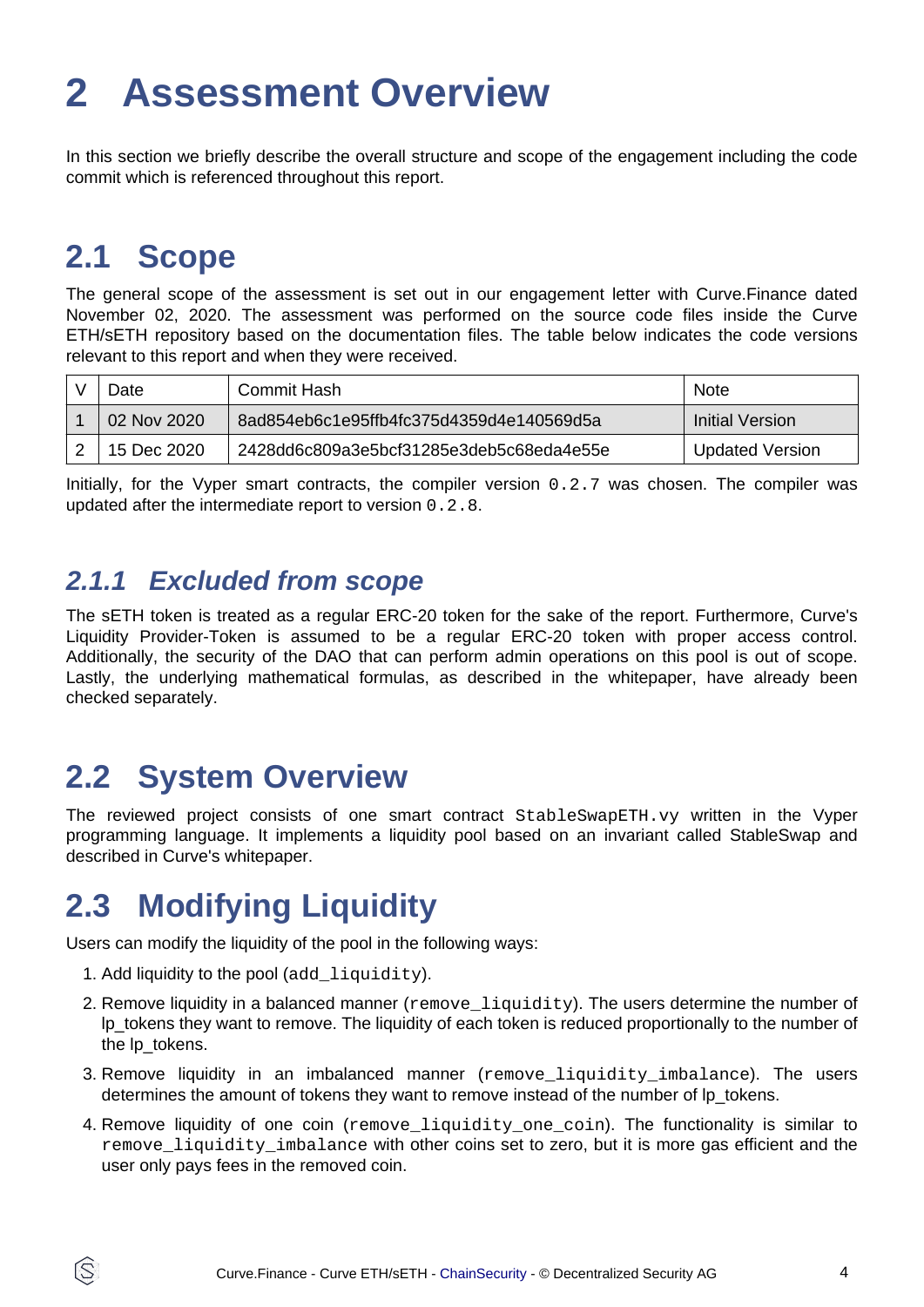### **2.4 Determining the invariant D**

D is determined by the mathematical formula. It is calculated iteratively. The maximum iterations allowed are 255. D changes when:

- 1. Liquidity is added to the pool  $(\text{add}\,\text{\_liquidity})$
- 2. Liquidity is removed from the pool (remove\_liquidity, remove\_liquidity\_imbalance, remove liquidity one coin)
- 3. When  $A$  changes due to  $rampA$  (see below)

It should not change after an exchange.

### **2.5 Setting and Updating the Amplification Coefficient A**

The amplification coefficient A is set in the constructor and can be modified by the owner of the contract. The provided value should equal to  $A * n * (n-1)$ . The value of A can be changed by the owner using ramp A. The new value of the coefficient cannot be more than ten times greater or smaller than its current value. The update takes place gradually. An update lasts MIN RAMP TIME. During this time window, the change in the value of A is proportional to the percentage MIN\_RAMP\_TIME which has passed. Note that the owner can stop the update by calling stop ramp A.

#### **2.6 Fees**

ÍS)

Two kind of fees are applied. One fee remains in the contract and goes towards the liquidity provider by increasing the amount they can withdraw with the same amount of  $Ip$  tokens. The other fee is an admin fee. Admins can withdraw their share or donate their share to the pool. Both fees are percentages. In the functions add\_liquidity, remove\_liquidity\_imbalance and remove\_liquidity\_one\_coin fees are applied as well while in remove\_liquidity a fee is **not** applied. The fee, where applicable, comes as percentage of difference between a balanced change of the liquidity and the real change.

### **2.7 Administrator actions**

The administrator i.e., the owner of the contract can perform the following **exclusive** actions:

- 1. Change the value of the amplification coefficient A  $({\rm ramp}_A)$  and stop the ramping  $({\rm stop\_ramp}_A)$ .
- 2. Change the fees (commit new fee). This is just a commitment. The network is notified for the change, however, the change is not applied directly.
- 3. Apply the new fees (apply new fee).
- 4. Revert the change in the fees (revert\_new\_parameters).
- 5. Transfer ownership (commit\_transfer\_ownership). This is just a commitment. The network is notified for the change, however, the change is not applied directly.
- 6. Apply the ownership transfer (apply\_transfer\_ownership)
- 7. Withdraw admin fees (withdraw admin fees)
- 8. Donate admin fees (donate\_admin\_fees). The owner gives up on the surplus between the real balance of the tokens in the contract and the balance held by  $\text{self}$ . balances.
- 9. Freeze the contract  $(killme)$  and unfreeze the contract  $(unkillme)$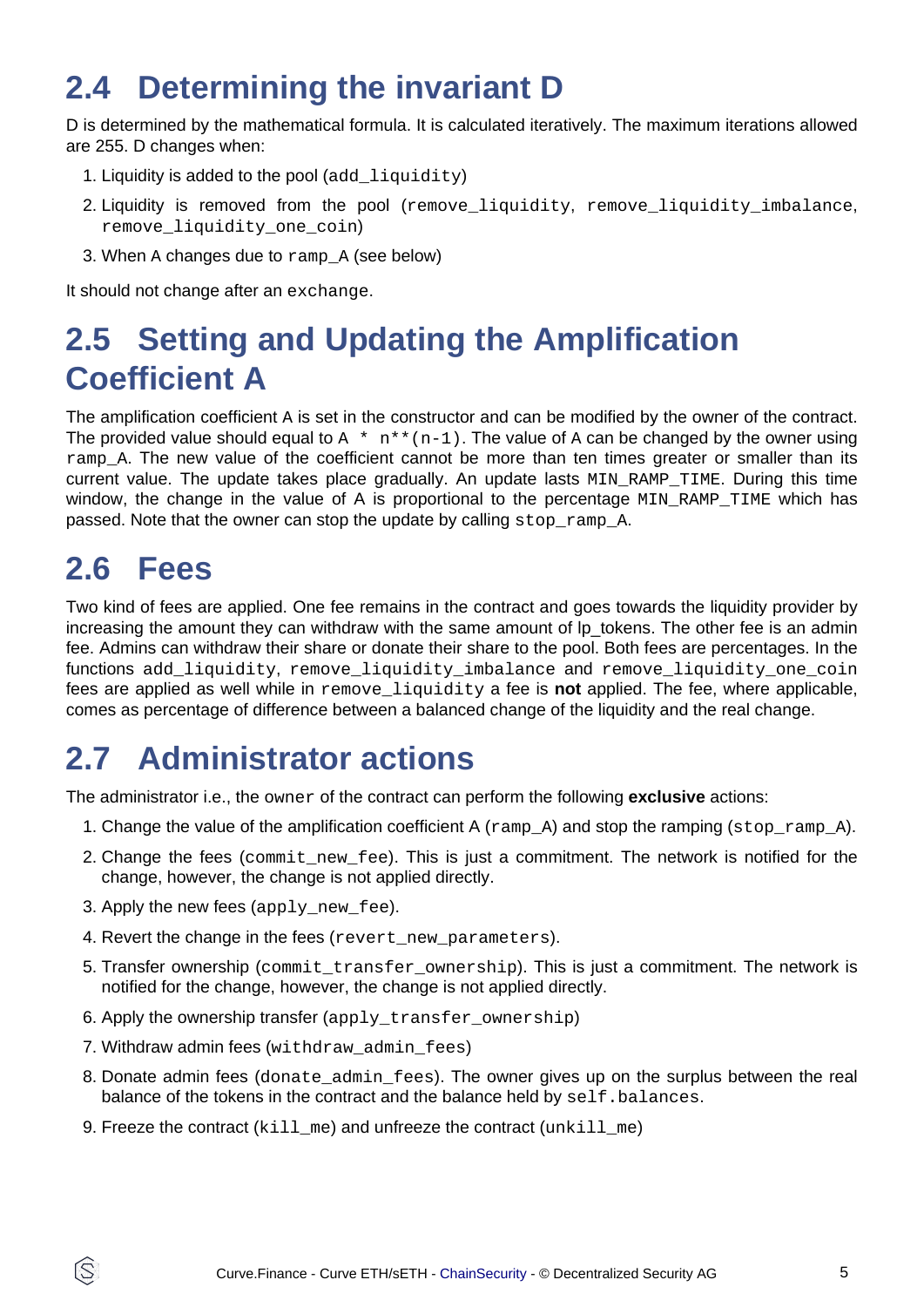## **2.8 Killed (Frozen) Contract Functionalities**

A contract can be killed until after 60 days from its deployment. When a contract is in a killed state **only** the following calls are **blocked**:

- 1. add\_liquidity
- 2. remove\_liquidity
- 3. remove\_liquidity\_imbalance
- 4. remove\_liquidity\_one\_coin
- 5. exchange

 $\widehat{\mathbb{G}}$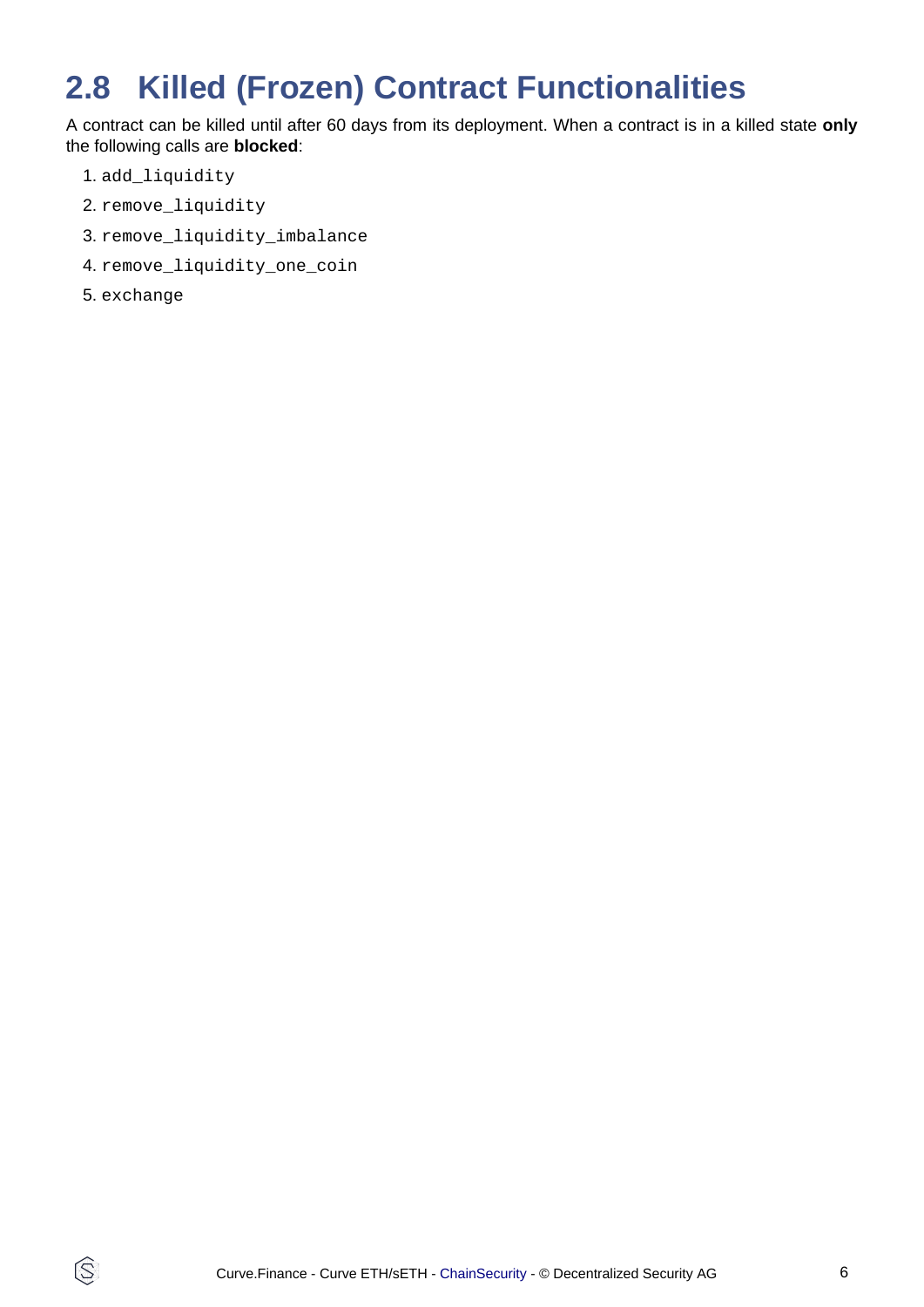## <span id="page-6-0"></span>**3 Limitations and use of report**

Security assessments cannot uncover all existing vulnerabilities; even an assessment in which no vulnerabilities are found is not a guarantee of a secure system. However, code assessments enable discovery of vulnerabilities that were overlooked during development and areas where additional security measures are necessary. In most cases, applications are either fully protected against a certain type of attack, or they are completely unprotected against it. Some of the issues may affect the entire application, while some lack protection only in certain areas. This is why we carry out a source code assessment aimed at determining all locations that need to be fixed. Within the customer-determined time frame, ChainSecurity has performed an assessment in order to discover as many vulnerabilities as possible.

The focus of our assessment was limited to the code parts associated with the items defined in the engagement letter on whether it is used in accordance with its specifications by the user meeting the criteria predefined in the business specification. We draw attention to the fact that due to inherent limitations in any software development process and software product an inherent risk exists that even major failures or malfunctions can remain undetected. Further uncertainties exist in any software product or application used during the development, which itself cannot be free from any error or failures. These preconditions can have an impact on the system's code and/or functions and/or operation. We did not assess the underlying third party infrastructure which adds further inherent risks as we rely on the correct execution of the included third party technology stack itself. Report readers should also take into account the facts that over the life cycle of any software product changes to the product itself or to its environment, in which it is operated, can have an impact leading to operational behaviours other than initially determined in the business specification.

ÍŠ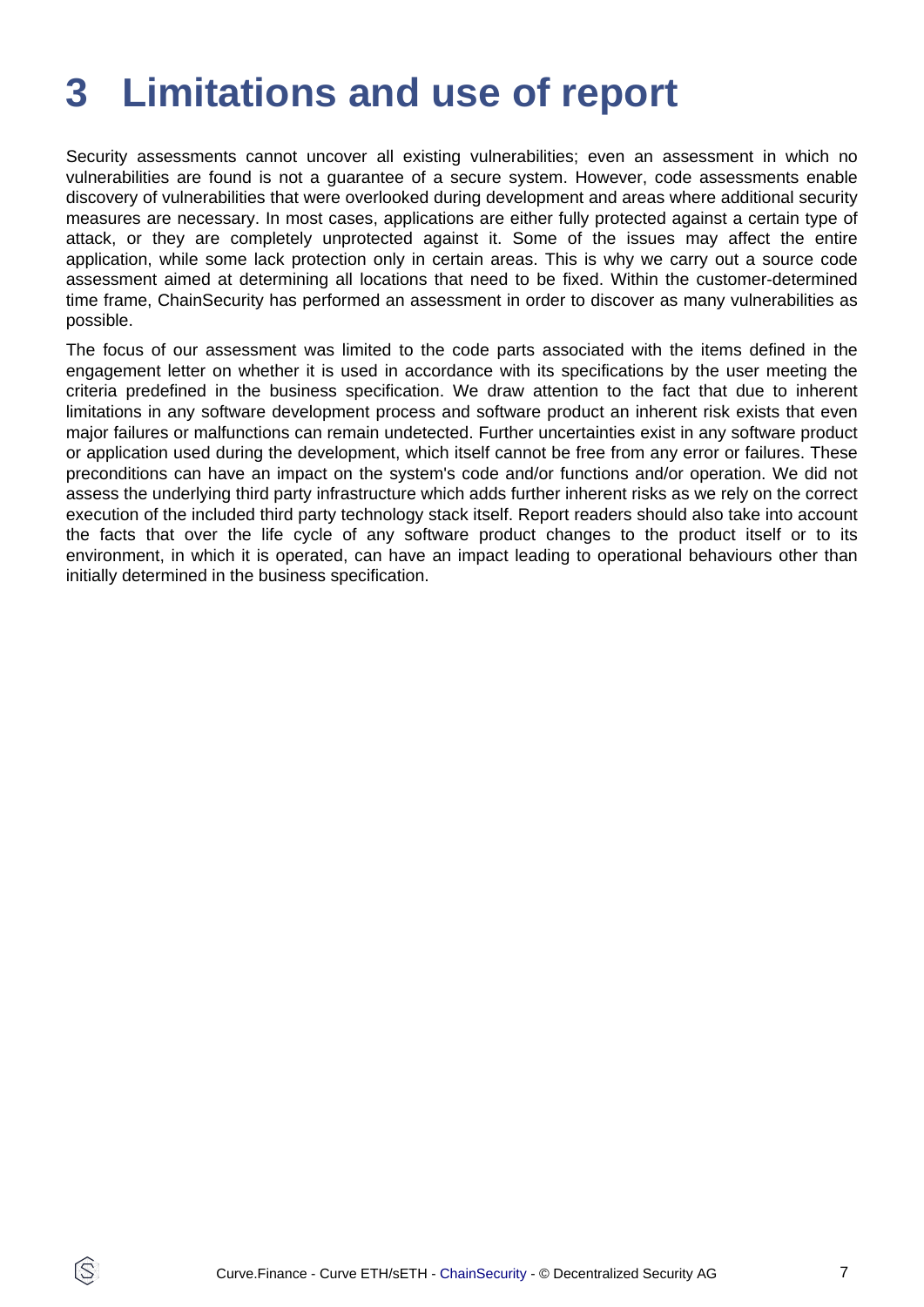## <span id="page-7-0"></span>**4 Terminology**

ÍŜ

For the purpose of this assessment, we adopt the following terminology. To classify the severity of our findings, we determine the likelihood and impact (according to the CVSS risk rating methodology).

- Likelihood represents the likelihood of a finding to be triggered or exploited in practice
- Impact specifies the technical and business-related consequences of a finding
- Severity is derived based on the likelihood and the impact

We categorize the findings into four distinct categories, depending on their severities. These severities are derived from the likelihood and the impact using the following table, following a standard risk assessment procedure.

| <b>Likelihood</b> | <b>Impact</b>   |             |               |
|-------------------|-----------------|-------------|---------------|
|                   | High            | Medium      | Low           |
| High              | <b>Critical</b> | <b>High</b> | <b>Medium</b> |
| Medium            | High            | Medium      | $\lfloor$ Low |
| Low               | <b>Medium</b>   | Low         | Low           |

As seen in the table above, findings that have both a high likelihood and a high impact are classified as critical. Intuitively, such findings are likely to be triggered and cause significant disruption. Overall, the severity correlates with the associated risk. However, every finding's risk should always be closely checked, regardless of severity.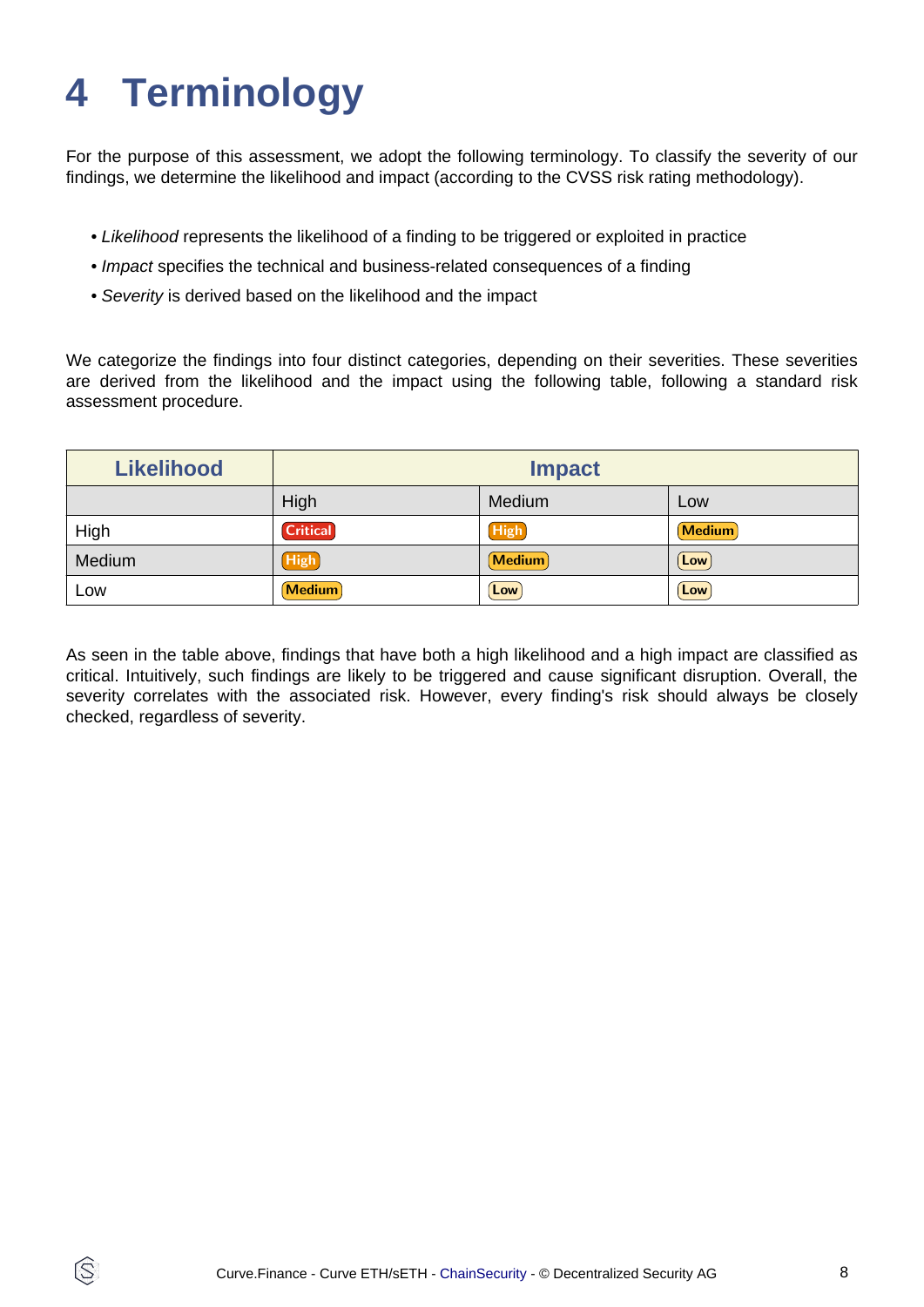## <span id="page-8-3"></span><span id="page-8-0"></span>**5 Findings**

In this section, we describe any open findings. Findings that have been resolved, have been moved to the [Resolved Findings](#page-10-1) section. All of the findings are split into these different categories:

- Security : Related to vulnerabilities that could be exploited by malicious actors
- Design : Architectural shortcomings and design inefficiencies
- Correctness : Mismatches between specification and implementation

Below we provide a numerical overview of the identified findings, split up by their severity.

| <b>Critical</b> -Severity Findings | 0 |
|------------------------------------|---|
| <b>High-Severity Findings</b>      | O |
| Medium-Severity Findings           | 0 |
| <b>Low</b> )-Severity Findings     |   |

- [Certain Inputs Unchecked in Constructor](#page-8-1) Risk Accepted
- [Ramping Down Might Incentivize Delayed Liquidity](#page-8-2) Risk Accepted

#### <span id="page-8-1"></span>**5.1 Certain Inputs Unchecked in Constructor** Security **Low** Version 1 Risk Accepted

When new fees are committed through the commit new fee function they are checked against the respective maximum values to prevent mistakes. However, when the fees are initially set inside the constructor no such check is performed. Hence, initial fees might be outside the permitted value range.

Similarly, when the amplification factor is changed through ramping, it's value range is checked. However, during the constructor this check for the amplification factor does not take place.

**Risk accepted**: As deployment is a rare event and as deployed contracts will be checked by the development team, there is no immediate need to add these checks. An incorrect contract can be "killed".

## <span id="page-8-2"></span>**5.2 Ramping Down Might Incentivize Delayed Liquidity**

#### Design **Low** Version 1 Risk Accepted

While the amplification factor is ramping down in an imbalanced pool, liquidity providers have an incentive to wait before providing extra liquidity. This is because they will receive more liquidity tokens in the future for the same liquidity. In the extreme case of a maximally sharp ramp down and a very imbalanced pool, waiting for ten minutes provides roughly 0.14% additional liquidity tokens.

However, this only holds as long as no further fees are accumulated during this time and as long as no re-balancing takes place inside the pool and hence constitutes a fairly unlikely scenario.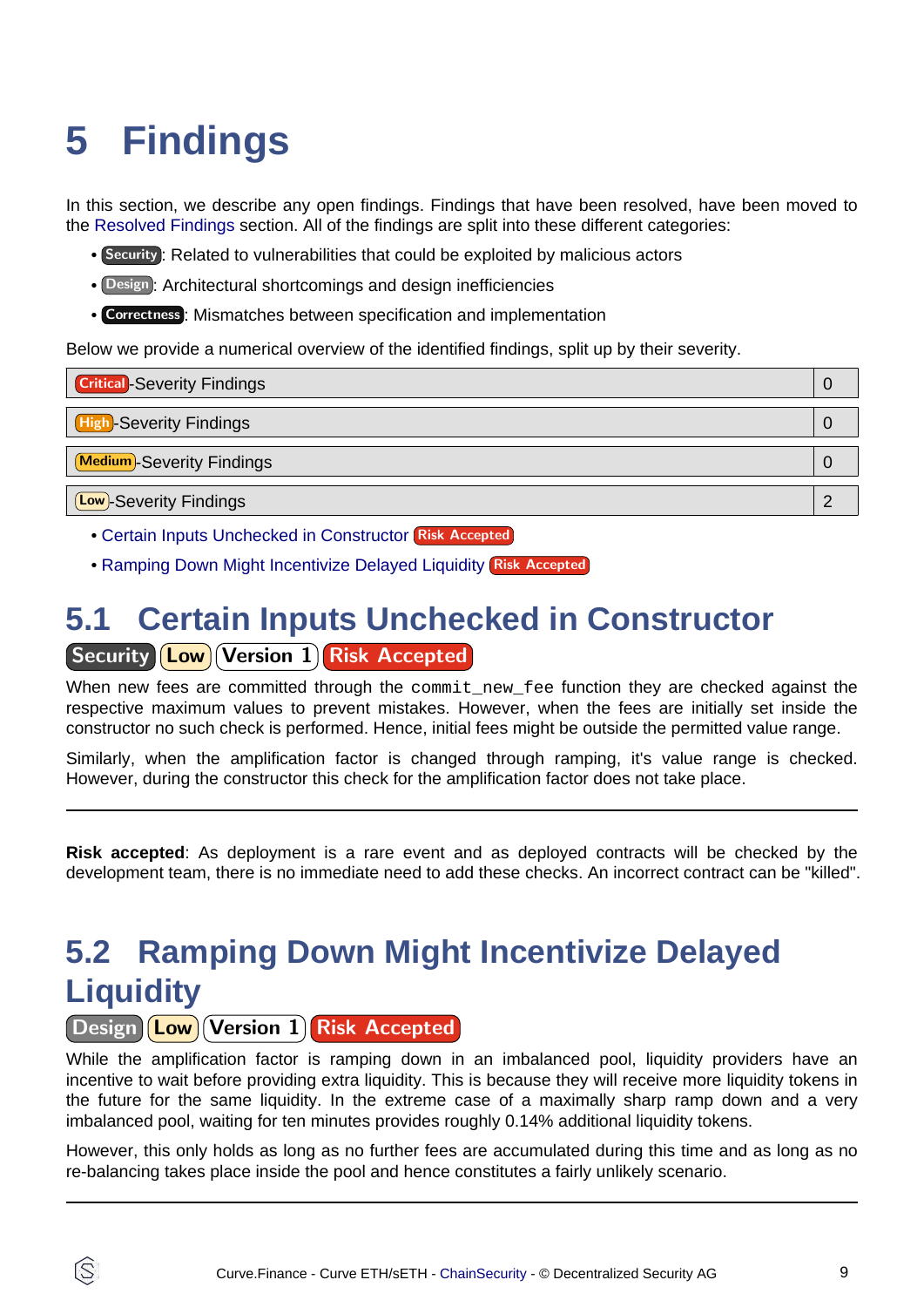**Risk accepted**: As mentioned above this only applies for very sharp ramps. As the DAO will control the parameter of these ramps, the DAO can also ensure that the sharpness is low enough to avoid any issues.

 $\circledS$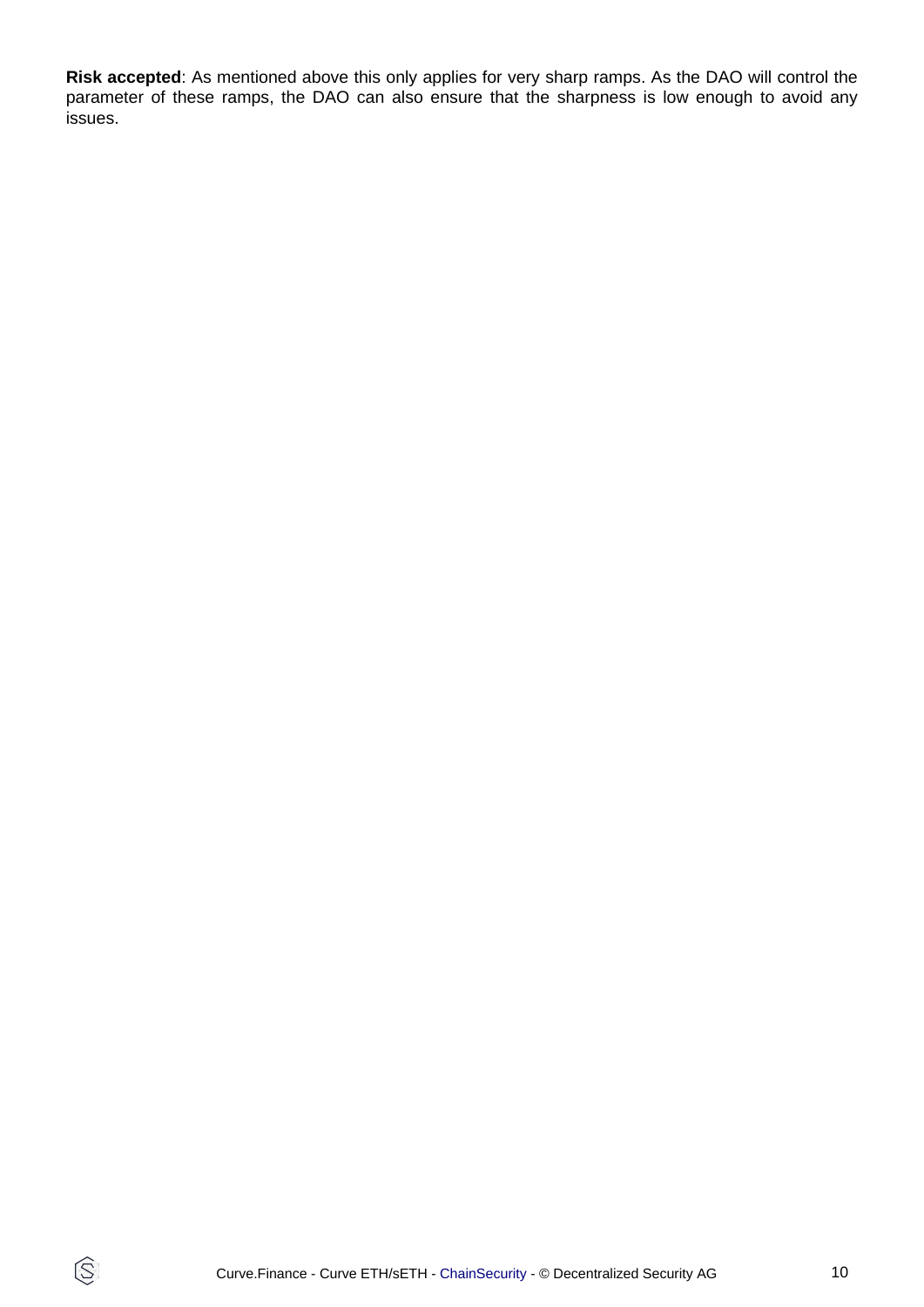## <span id="page-10-1"></span><span id="page-10-0"></span>**6 Resolved Findings**

Here, we list findings that have been resolved during the course of the engagement. Their categories are explained in the [Findings](#page-8-3) section.

Below we provide a numerical overview of the identified findings, split up by their severity.

| <b>Critical</b> -Severity Findings |  |
|------------------------------------|--|
| High-Severity Findings             |  |
|                                    |  |
| <b>Medium</b> -Severity Findings   |  |
|                                    |  |

• [Reentrancies](#page-10-2) Code Corrected

Low -Severity Findings 3

- [Redundant Use of RATES and PRECISION](#page-11-0) Code Corrected
- [\\_xp and \\_xp\\_mem Redundant Array Access](#page-11-1) Code Corrected
- [get\\_D Should Handle the Case of Non-convergence](#page-11-2) Code Corrected

#### <span id="page-10-2"></span>**6.1 Reentrancies**

Security Medium Version 1 Code Corrected

1. During the execution of remove liquidity and remove liquidity imbalance multiple asset transfers are made. One of these assets is ETH, while the others are ERC-20 tokens. The transfer of ETH can lead to the following reentrancy. Through the transfer of ETH, the execution might reenter the contract and call donate\_admin\_fees. Note that this requires owner privileges. Inside donate\_admin\_fees, the internal balances mapping for the ERC-20 tokens will be updated as follows:

 $self. balances[i] = ERC20(coin).balanceOf(self)$ 

This assignment is incorrect in this context as the contract still holds the tokens that are about to be transferred due to the removed liquidity. Hence, after the transaction is complete:  $self.balances[i] > ERC20(coin).balanceOf(self).$  This breaks an important invariant in the contract.

- 2. During the call to withdraw\_admin\_fees an ETH transfer takes place. The transfer of ETH can lead to the following reentrancy. Through the transfer of ETH, the execution might reenter the contract and call donate\_admin\_fees. Note that this requires owner privileges, but these were already needed for withdraw\_admin\_fees. As a result, the admin fees for some of the coins will be donated while the admin fees for other coins will be withdrawn, leading to a state that is only reachable through a reentrancy.
- 3. Certain admin functions have no reentrancy protection. Hence, they can be called in a reentrancy from any of the functions that transfers ETH. However, for those reentrancies the only effects are incorrectly ordered events. As an example, a NewFee event could be emitted in between multiple events belonging to a remove liquidity call.

**Code corrected**: Additional Reentrancy Guards were added. These now also cover the functions donate\_admin\_fees and apply\_new\_fee among others.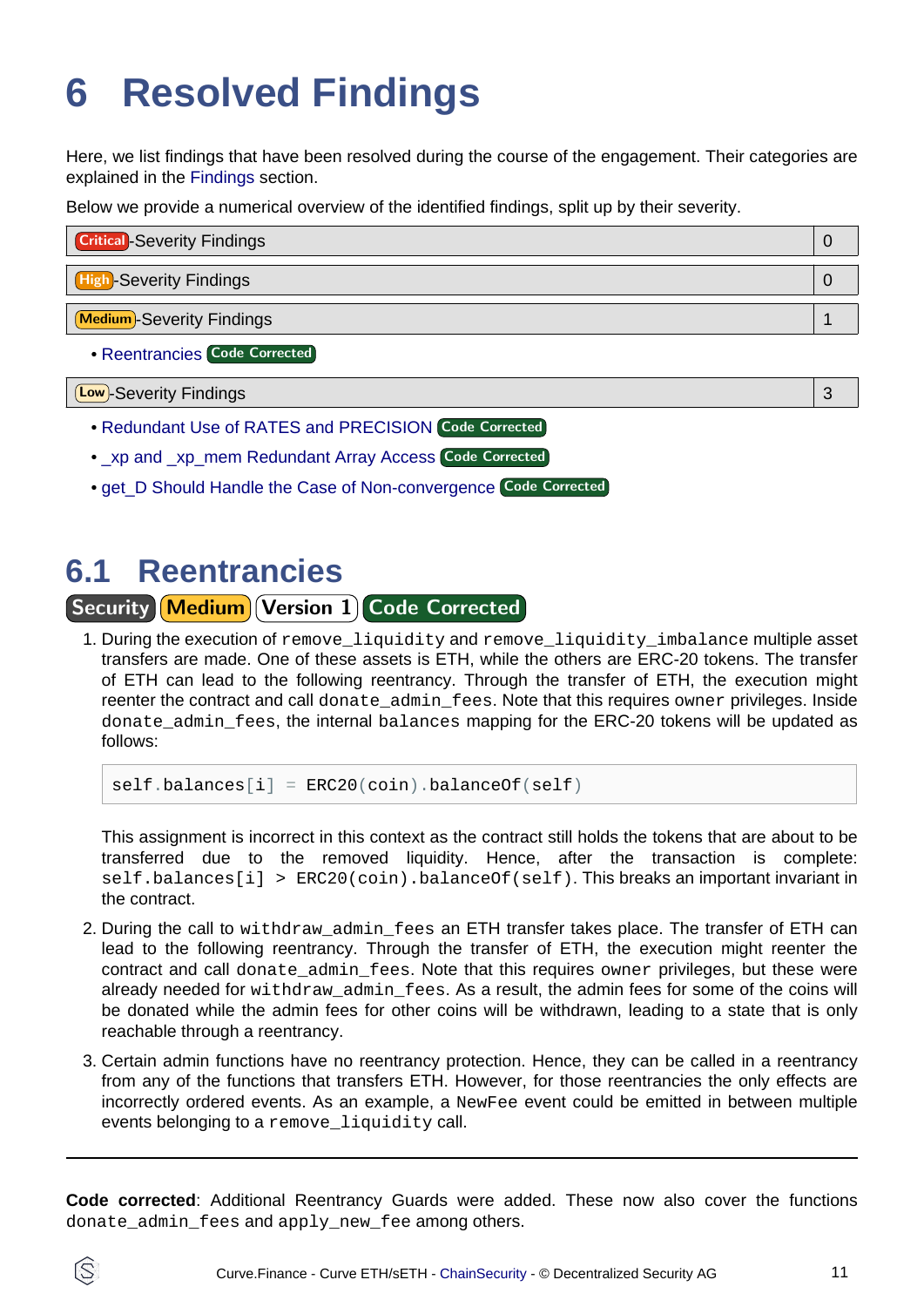## <span id="page-11-0"></span>**6.2 Redundant Use of RATES and PRECISION**

Design Low Version 1 Code Corrected

RATES is a constant vector containing in all cells the value 10\*\*18. PRECISION is a constant of value 10\*\*18.

There are cases, such as in exchange, where the value of a cell of RATES is divided by PRECISION. This division is redundant.

```
rates: uint256[N_COINS] = RATES
# Both multiplication with rates[i] and division with PRECISION can be avoided
x: uint256 = xp[i] + dx * rates[i] / PRECISION
```
**Code corrected**: The code was changed accordingly to remove the redundancies and to save gas.

#### <span id="page-11-1"></span>**6.3** \_xp **and** \_xp\_mem **Redundant Array Access** Design **Low** Version 1 Code Corrected

In both xp and xp mem the array results is initialized with the array RATES. However, results later ends up equal to self.balance. This is because of the multiplication (with result[i]) and a redundant division (with LENDING\_PRECISION). Note, that RATES equals to LENDING\_PRECISION for all i. In the general case this code is useful, however for this token pair, it provides no additional value. RATES and LENDING PRECISION are constants, the gas overhead is fairly low.

```
result: uint256[N_COINS] = RATES
for i in range(N_COINS):
     result[i] = result[i] * self.balances[i] / LENDING_PRECISION
return result
```
**Code corrected**: The code was changed accordingly to remove the redundancy and to save gas.

### <span id="page-11-2"></span>**6.4** get\_D **Should Handle the Case of Non-convergence**

Correctness (Low) Version 1 Code Corrected

Ĝ.

The calculation of the invariant D is limited to 255 steps. If there is no convergence then a wrong invariant is returned. The invariant is used to mint liquidity provider tokens. Thus, incorrect number of tokens can be minted. For the case of non-convergence, a verification step of the computed solution could be added.

**Code corrected**: The new implementation reverts in case of non-convergence. This ensures that no faulty results are used for further computation.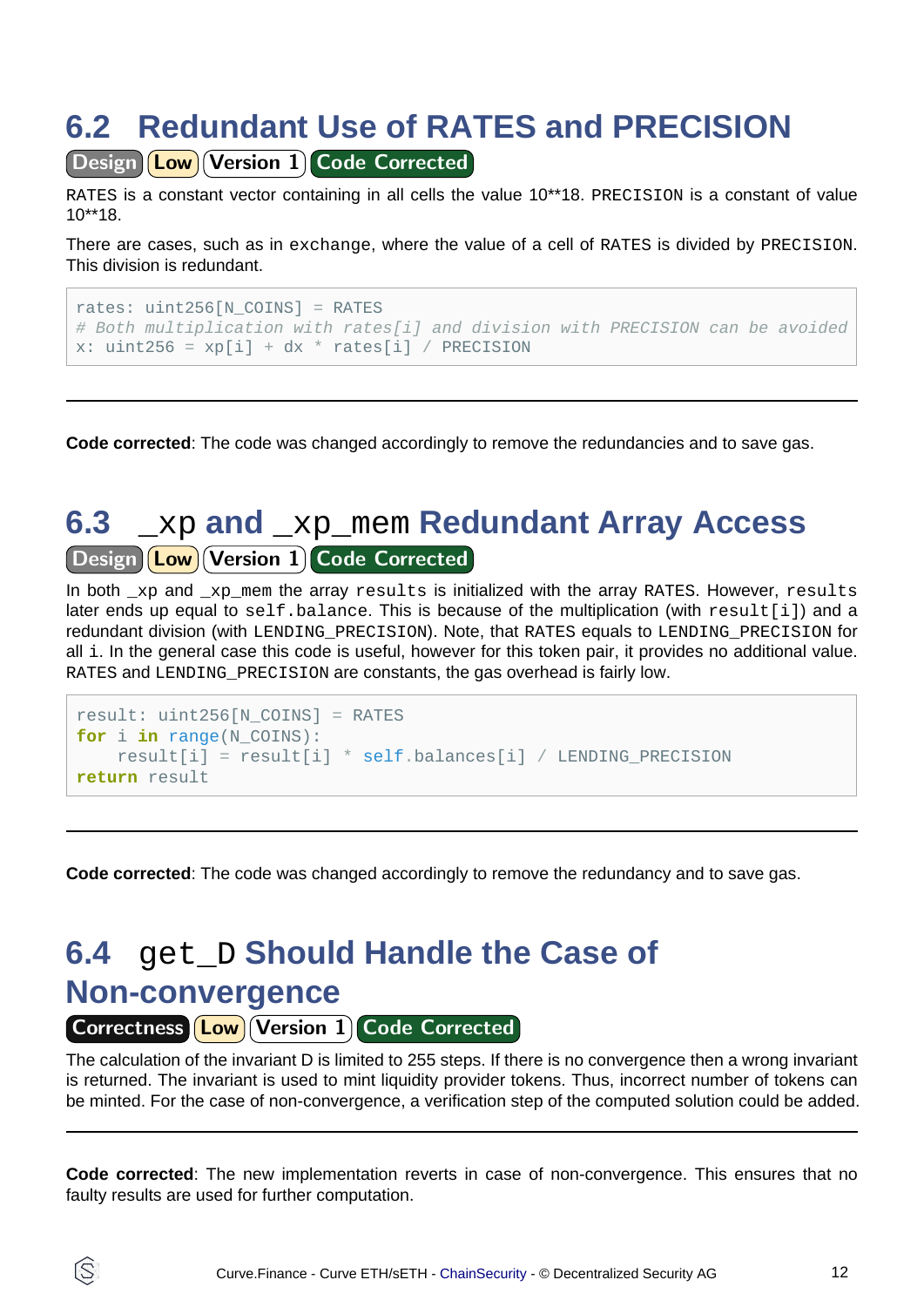## <span id="page-12-0"></span>**7 Notes**

We leverage this section to highlight further findings that are not necessarily issues.

#### **7.1 Content of Events** Note Version 2

The events RemoveLiquidityImbalance and AddLiquidity contain the value D1 which represents the intermediate calculation of the invariant. Including D2 might be more helpful.

The event RemoveLiquidityOne does not include the information which coin was removed from liquidity. That might be relevant information.

### **7.2 Fee Avoidance**

**Note Version 1** 

It is theoretically possible to avoid fee payments completely by repeatedly exchanging, adding or removing such small amounts that fees are zero due to arithmetic errors. This results in a loss of fees for both liquidity providers and admins. However, in almost all cases the saved fees will be overcompensated by the additional gas costs. Hence, such a scenario would only be realistic in the context of Zero-Gasprice Transactions.

#### **7.3 Incentive to Remove Liquidity Note Version 1**

There might be an incentive for liquidity providers to remove liquidity while the amplification factor is ramped down. In case of a really imbalanced pool and a very rapid ramping down of the amplification factor, the following sequence might leave the liquidity provider with more liquidity tokens that they started with:

- 1. Remove liquidity by withdrawing only the non-scarce asset
- 2. Wait for the ramping to continue

Ĝ.

3. Re-add the removed asset to regain liquidity tokens

In case of a very imbalanced pool and a sharp ramp, the liquidity provider could end up with 0.14% more liquidity tokens than they started with by waiting just ten minutes in step 2. This, however, only works if no other transactions take place inside the pool.

### **7.4 Inefficiencies When Removing Single Coin Note Version 1**

When removing just a single coin from the pool liquidity, the remove\_liquidity\_one\_coin function can be used. However, this function in certain cases is less efficient than using the remove liquidity imbalance function and just setting all values except for the desired one to zero. In our limited experiments, the biggest difference occurred when remove liquidity imbalance provided 0.00008% additionally withdrawn assets.